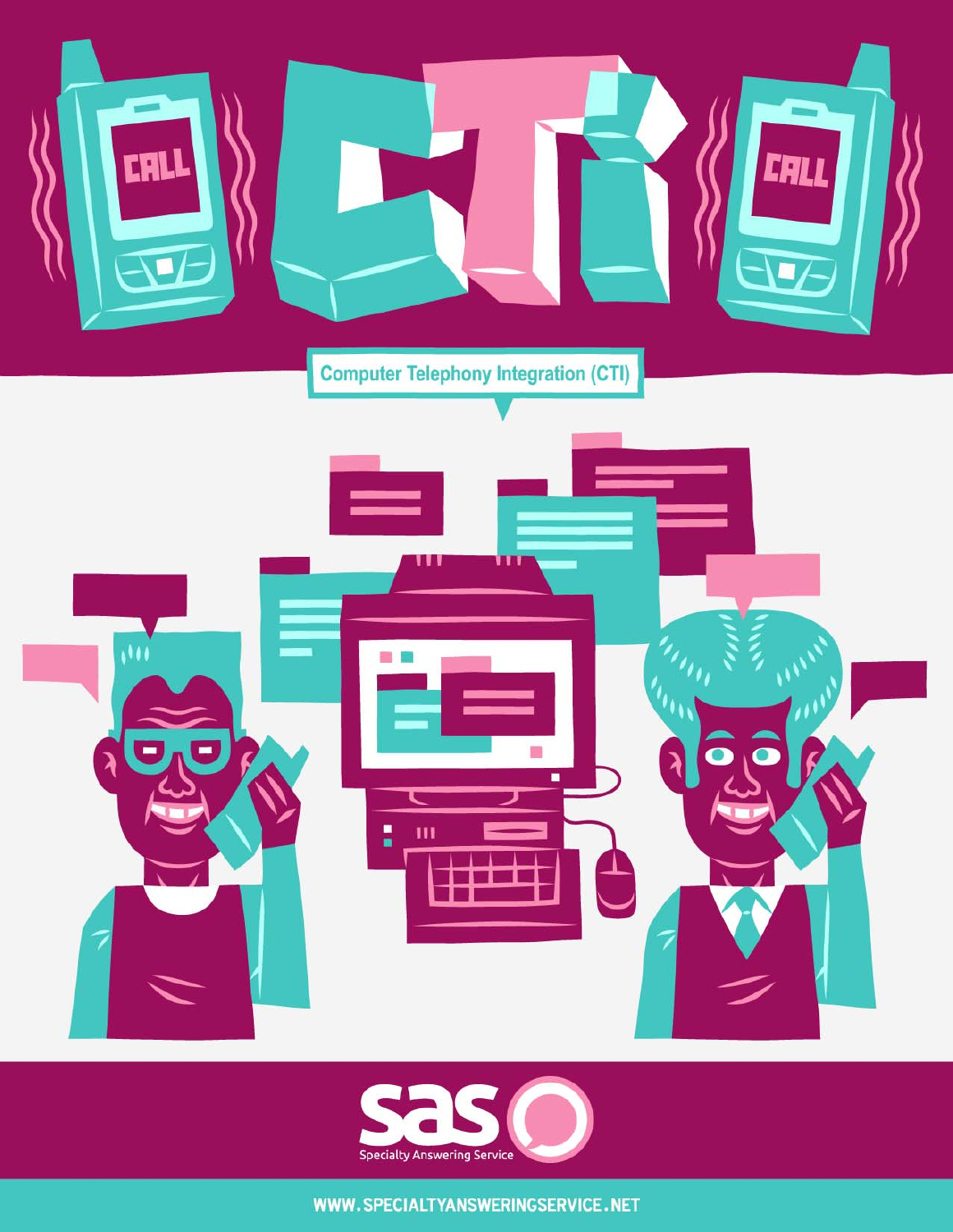### **Contents**

| $\mathbf{1}$   | Introduction                  | $\overline{2}$ |
|----------------|-------------------------------|----------------|
| $\overline{2}$ | History                       | $\overline{2}$ |
| 3              | Technology                    | 3              |
| 4              | Cost Savings Through CTI      | $\overline{4}$ |
| 4.1            | Vendor Landscape              | 6              |
| 5              | <b>Practical Applications</b> | 6              |
| 5.1            | Key Benefits                  | 7              |
| 6              | Conclusion                    | 8              |
| 7              | References                    | 8              |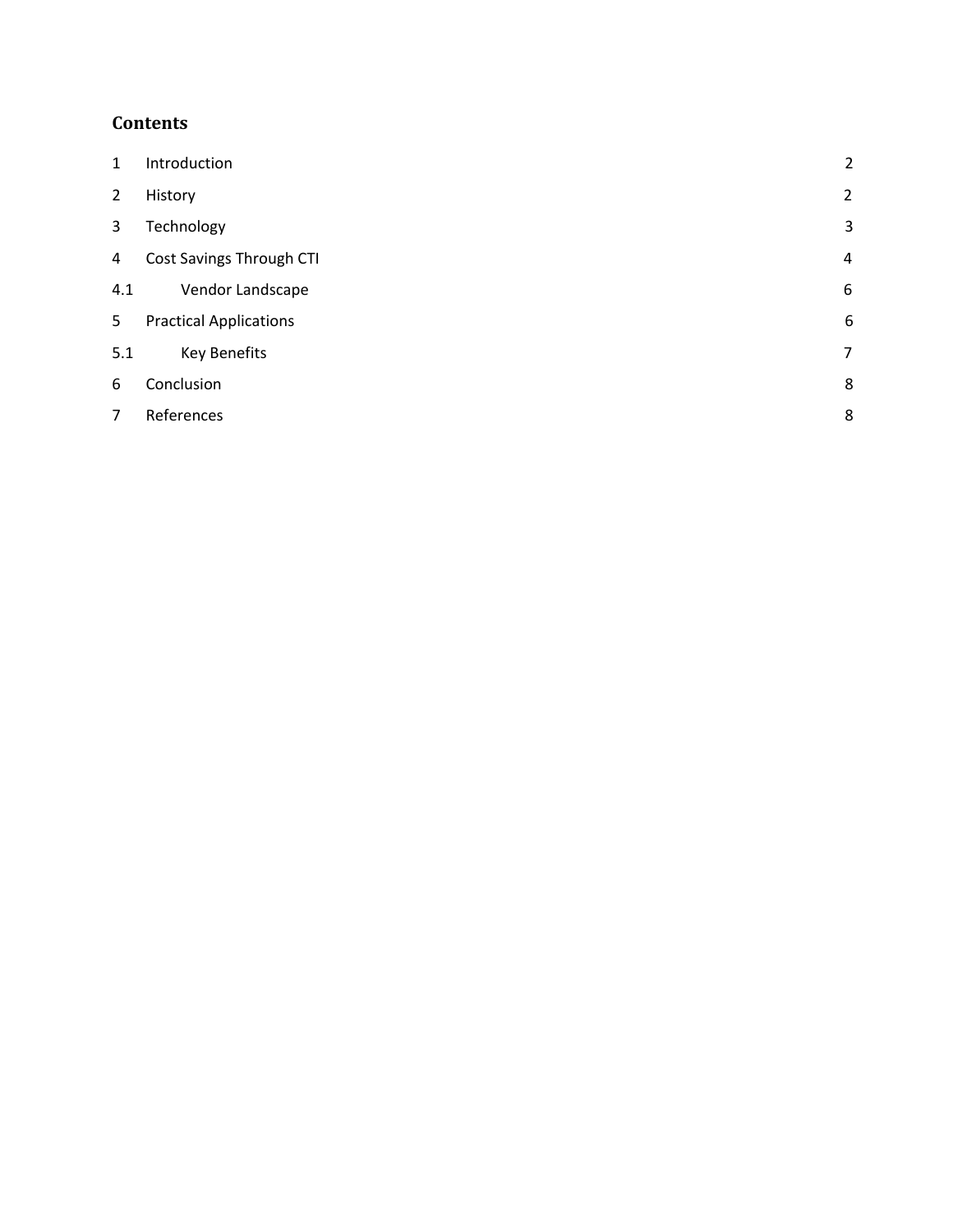# <span id="page-2-0"></span>**1 Introduction**

Computer-telephony integration (CTI) is the exchange of commands and messages between computers and telephone equipment. In simplest terms, CTI is the technique of coordinating the actions of telephone and computer systems. The ultimate goal of CTI is more efficient handling of incoming and outgoing telephone calls. CTI bridges the telecommunications industry with the computer industry, and introduces new integrated applications such as:

- Automated call management and routing
- Unified messaging
- Database interaction
- Videoconferencing

Computer Telephony Integration (CTI) provides companies with the ability to turn a desktop computer into a powerful communications tool that can combine sight, sound, text, animation, video, graphics and other sophisticated telecommunication functions.

Computer-Telephony Integration has been around since the late eighties. However, it is only after more than a decade that it was widely adopted by the business world. Until recently, CTI was mostly confined to contact centers where the complex integration processes can provide sufficient benefits to justify the high costs involved. CTI has now come of age with affordable, feature-rich solutions for improving customer service and employee productivity. The dissemination of voice messaging, followed by ACD and IVR, were major milestones in the commercialization of CTI applications. Now, the next phase of CTI deployment, Desktop CTI, has arrived and the days of expensive customized applications driven by proprietary links between the telephone system and the computer are history.

As customer relationship management and co-creation models evolve and with newer channels of sales such as e-commerce gaining prominence world over, CTI functionality has become relevant to enterprises across various sectors. However, rather than being used a standalone technology, CTI will evolve to be a building block in the overall IT and network architecture of the organization.

### <span id="page-2-1"></span>**2 History**

CTI involves a connection between a computer (single workstation or a file server on a local area network [LAN]) and a telephone switch. In a CTI environment, the computer controls the movement of calls by issuing commands to the switch. CTI adds computer intelligence to the call management process – making, receiving and routing of calls. Traditionally CTI was mainly used in contact centers, where call volumes easily justified the cost of complex custom-built systems. Due to a number of factors that significantly simplified computer telephone systems, CTI rapidly expanded to organizations of all types.

First generation CTI applications focused mostly on offering 'screen pop', bringing up CRM data based on the number from which the call originated. While screen pop still remains the most pervasive use of CTI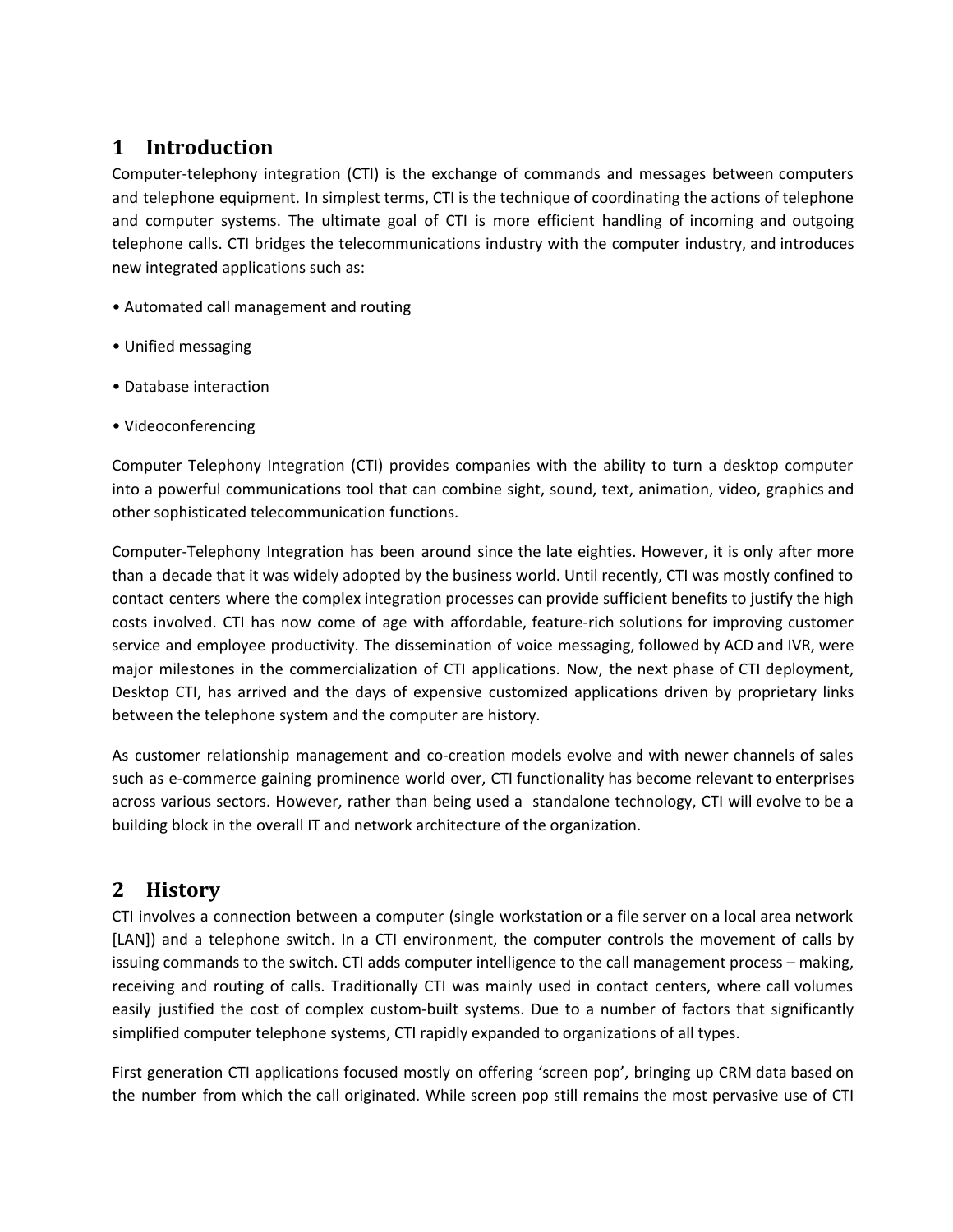technology, they are no longer the most important when it comes to enhancing agent productivity or improving customer service levels.

Second generation CTI applications focus on the following areas:

- Improving call routing
- Enriching the interactions between ACDs and voice response system-based scripting languages
- Changing the way customer data is used and accessed by client applications
- Creating better ways to collect, store and interpret caller data

These applications are investment intensive, but have profoundly changed the way a call center operates.

## <span id="page-3-0"></span>**3 Technology**

When a call center receives a call it carries some form of identification – either ANI (automatic number identification) or CLID (calling line ID). The switch would interpret this data and send it to a computer which would look up the information in a database and provide instructions to the switch as to where the call should be routed to. Simultaneously, the customer's database record is also transferred to the agent desktop to which the call is being routed. Routing can be either skill based [routing](https://www.specialtyansweringservice.net/library-books/skills-based-routing/) (where the agent most equipped to handle the customer or the agent who had handled the customer the previous time gets the call) or productivity based routing (where the agent who has been most idle gets the call). This is done through an automatic call distribution (ACD) system. ANI provides for the transmission through the network of the billing number (BN) of the originating (calling) party. Current networks send this information through the digital Signaling System 7 (SS7) network, although the presence of SS7 throughout the entire network is not required for ANI operations. The calling party cannot block the information. As the call progresses, the BN is presented to the ACD, and the ACD runs a query (lookup) in the database and extracts the profile of the caller. The agent answering the call receives a "screen pop" with the caller's profile.

To gain access to ANI data from the central office, there needs to be a trunk side connection (toward the central office) that supports this functionality.

The delivery of CLID information assumes the following:

- The entire network of switches must be supported by SS7.
- The calling party must originate the call from a single-channel line.
- The originating line/caller must not block the transmission of information.

The proprietary nature of the early applications served as a significant deterrent to a faster implementation of CTI. In 1995, a set of industry standards were established (TAPI and TSAPI) and proprietary links gave way to open protocols, a critical milestone for wide-scale development of desktop CTI. With the explosion of Microsoft's Windows 95/98 and Windows NT at the desktop, all of which include TAPI for no additional charge, TAPI was well on its way to becoming the de facto CTI standard.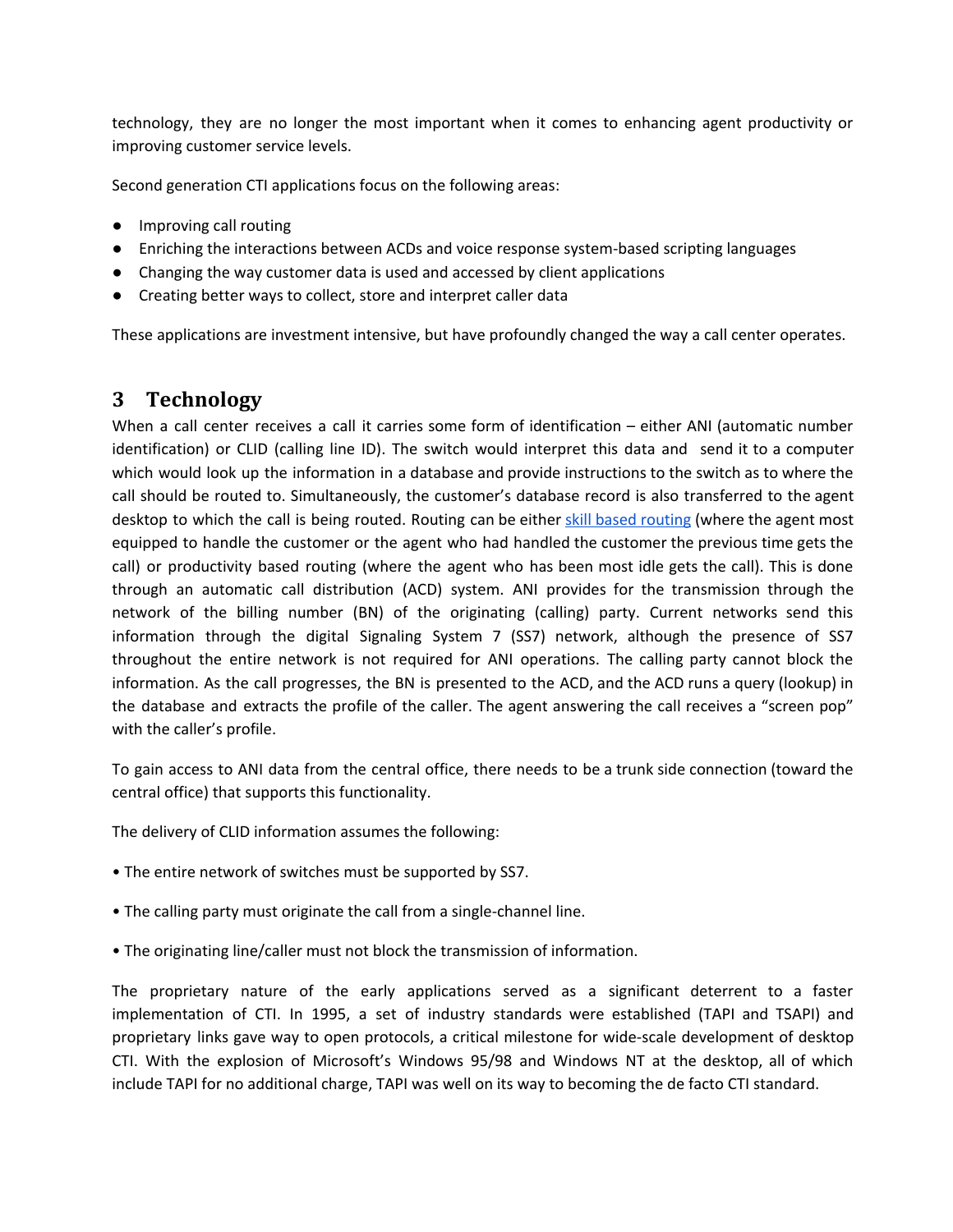One of the key technology challenges for CTI is that the underlying technologies are rapidly changing. There are different interface bridging requirements for the various new media – POP3 for email, multiple internet browsers, Java applets and servlets. This is in addition to the physical differences such as X.25 messaging and TCP/IP LAN connectivity. Thus CTI function today needs to handle multiple protocols with a single viewing tool that integrates all of this.

By 2008 most PBX vendors have aligned themselves behind one or two of the TAPI, CSTA or TSAPI standard. The TSAPI advocates were: Avaya, Telrad. The CSTA advocates were: Siemens (now Unify), Aastra, DeTeWe, Toshiba, Panasonic. A few vendors also promoted proprietary standards: Mitel, Broadsoft, Digium and most hosted platforms.

The advent of IP based telephony has opened up several possibilities such as PC softphones, remote and distributed agents connecting over IP in a single session. There is also the possibility of cloud hosting of solutions and even entire telecom networks. CTI however continues to be a compelling technology that marries voice and corresponding data, regardless of whether the contact is circuit switched or packet switched. Vendors of equipment meanwhile are offering both classic CTI as well as converged systems, thus offering contact centers to customize technology to suit their specific requirements.

There are two ways to enable CTI within a CRM environment – CTI adapters and Open CTI.

A CTI Adapter is a middleware software that runs on the agent's desktop and acts as an intermediary between the telephone equipment and the CRM software. Whenever a call is routed to the agent's phone, the adapter acts as the gateway to the softphone within the CRM system to alert the user and provide the correct screen pop. For outbound calls, the screen pop appears first, followed by a dial out from the softphone which then gets connected to the telephone equipment. Thus the Click-to-Call functionality in a CRM system also utilizes the CTI adapter feature. CTI adapters may be integrated with the CRM system or can be purchased independently from vendors who have created them. It is important to choose the right vendor for the CTI adapter and a safe way to do it is to get it from the vendor who has manufactured your telephone equipment – such as an Avaya CTI adapter for Avaya systems or a Cisco adapter for Cisco networks. There are also free CTI adapters that are available in the market.

The second option is Open CTI which is a framework introduced by Salesforce.com a popular CRM tool. It allows customers and partners to embed third party web apps directly into Salesforce". This eliminates the need for an adapter running on the client machine and truly makes the CTI functionality a cloud sourced solution. It is a JavaScript based API that is designed to interact with web enabled telephony systems. This means that Salesforce.com users will be able to have a seamless user experience. The agent is thus able to perform necessary work without any knowledge that a hand-off has occurred within the software/browser.

### <span id="page-4-0"></span>**4 Cost Savings Through CTI**

Studies have shown that CTI can enhance productivity levels in the contact center by as much as 17%. The cost savings through CTI comes from better routing of calls leading to higher FCR rates, providing caller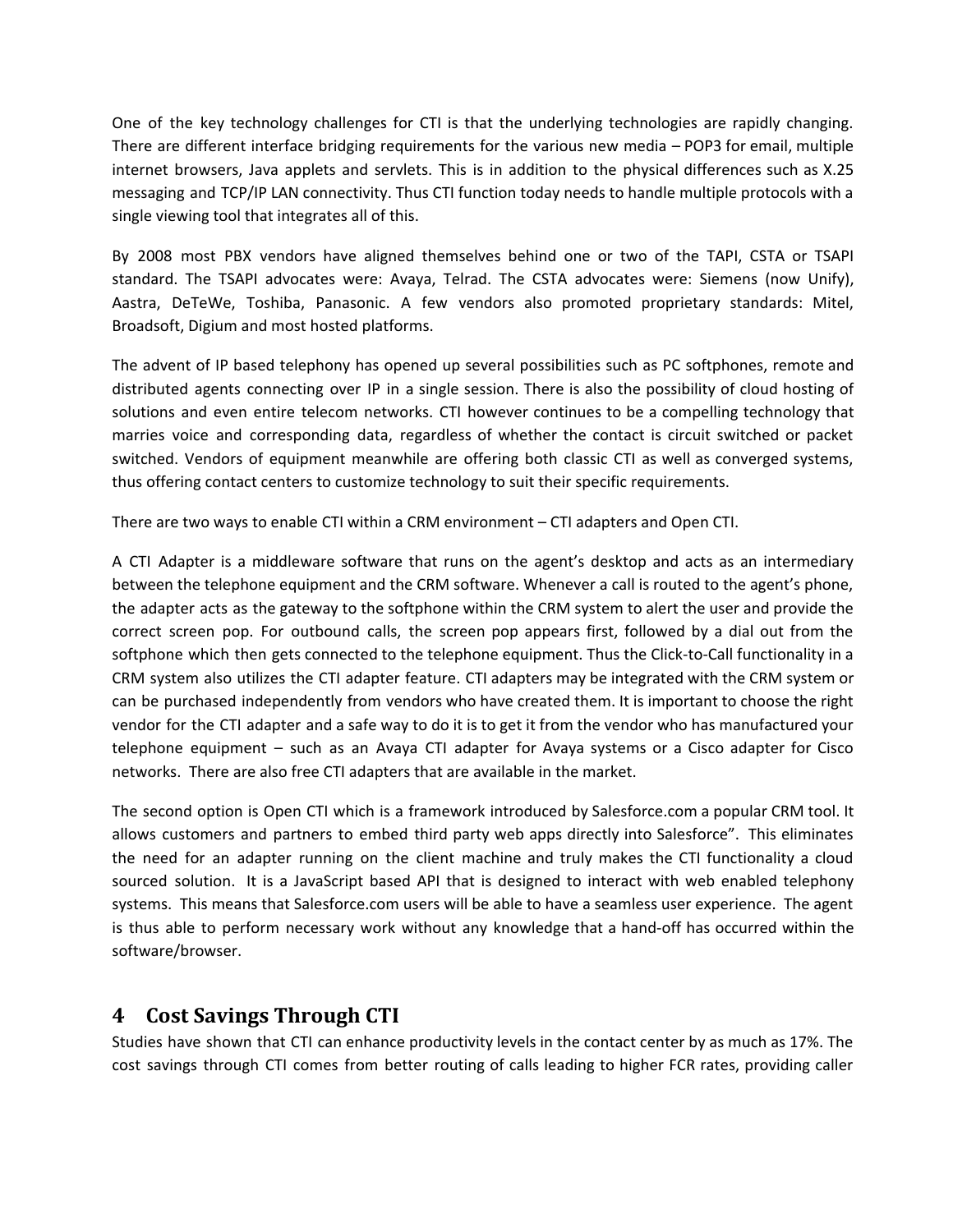specific announcements and greetings, caller specific sales and service scripts, screen pops, and prefetching of relevant caller data.

Not all contact centres with ACD/PBX installations have adopted CTI as it is an expensive technology which is complex and hard to integrate with legacy applications. Also, with VoIP gaining prominence, the need for CTI no longer exists. This is because all-in-one IP-based systems will offer multiple ways by which a customer can contact the enterprise and all of these contact points will be integrated be it via IP, voice, fax or wireless. This does not mean that CTI will disappear. Rather the technology will evolve to function as an integral part of the switching network which controls call traffic and integrates the flow of data with voice calls. The intelligence will move away from the switch to the middleware and decision making will now be done by the middleware based on data accessed from the database.

Responsibility of managing CTI shall also move to the IT manager and away from the telecom manager thus increasing the need for data related software solutions rather than hardware solutions such as the switch which is the telecom manager's domain. The CTI middleware market is booming as the technology evolves rapidly due to the following changes:

- 1. Call control and media processing moving away from the switch to the software
- 2. Mixed media interactions that need to be integrated with back end CRM systems
- 3. Convergence of voice and data that increases competition from a new breed of vendors

As contact centers become a strategic tool for enterprises to enhance customer loyalty and retention, it is essential that the database and customer profiles at the contact center are integrated and used effectively. While the CTI concept still matters, the fundamental way in which it was conceived will undergo drastic changes as contact centers can today accept screen pops from not only ANI and DNIS but also from cookies and IP addresses.

Where CTI can offer a competitive advantage is during peak sales season such as an online store witnessing high traffic during the holiday season. While sales may be high, it is essential to ensure corresponding service levels to make sure that customers spread the good word. Managing customer interactions effectively using CTI based techniques such as screen pops, skill based routing etc if done right can go a long way towards customer delight.

While traditional hardware based CTI is expensive and was limited to large contact centers, new middleware systems are far easier to integrate with legacy systems and are available at price points that make it affordable for small and medium enterprises.

However, as long as there is a large installed base of PBXs and ACDs traditional CTIs will continue to grow. Just two decades back there were nearly 79000 call centers in the US and Canada and of these only 14300 were CTI enabled. This offered a large market for CTI solutions since call centers need to maximize their returns from the expensive switches that they have invested on. However, newer implementations will no longer be a discrete CTI platform attached to the existing equipment. Several vendors today offer CTI solutions bundled with other software applications such as customer relationship management software. Bundled solutions that offer CRM and CTI capabilities along with web chat, email management and other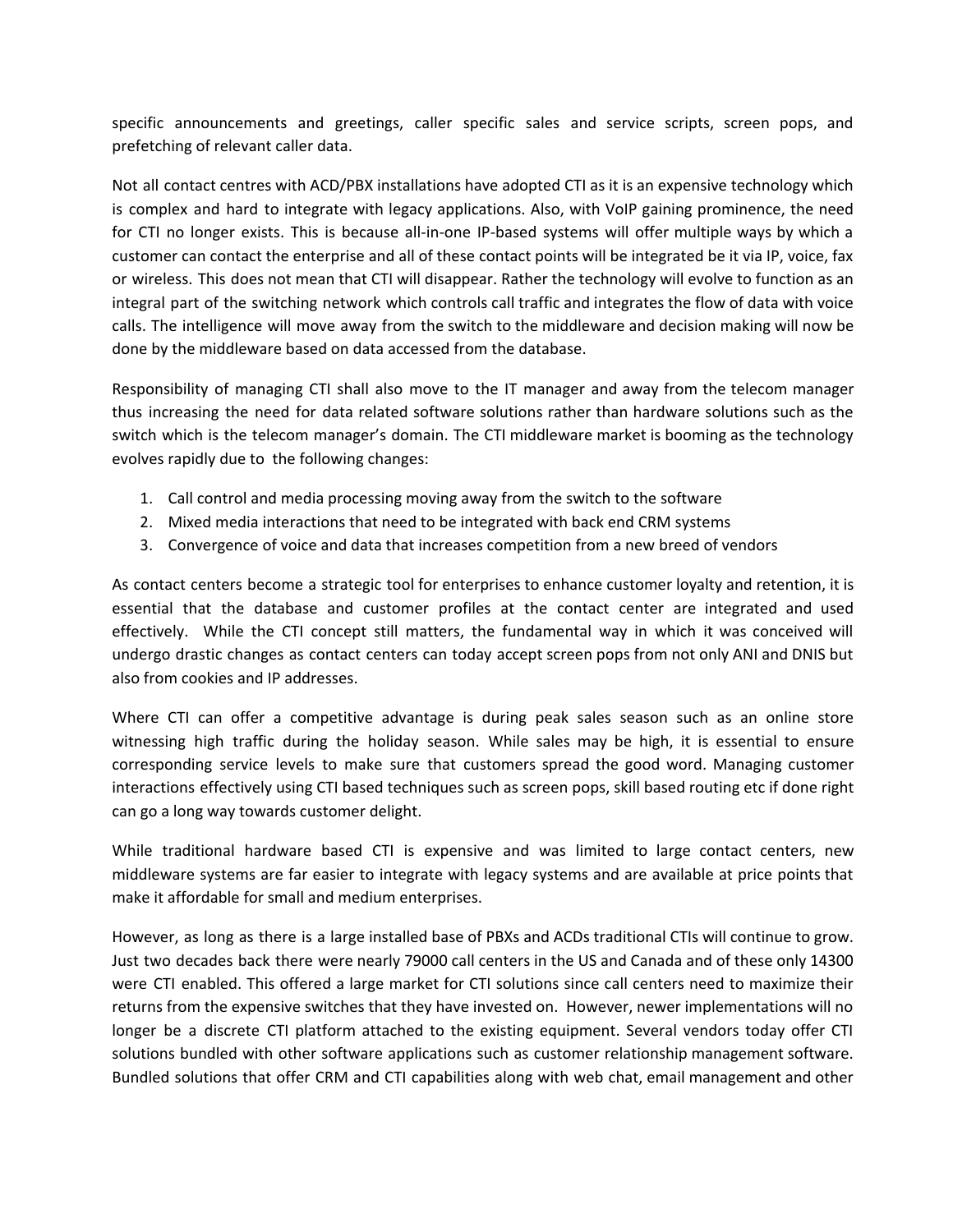collaboration capabilities are common in the market and newer contact centers who are not burdened by legacy high cost hardware are readily opting for such solutions.

### <span id="page-6-0"></span>**4.1 Vendor [Landscape](http://web.a.ebscohost.com.ezproxy.usq.edu.au/ehost/detail/detail?sid=ba0417e7-9610-4699-8e4e-8fe41d2f681d%40sessionmgr4004&vid=2&hid=4112&bdata=JnNpdGU9ZWhvc3QtbGl2ZQ%3d%3d#toc)**

The CTI vendor landscape is also evolving in line with the evolution in the underlying technology. Most small vendors have merged with larger companies thus enabling faster evolution of the technology due to the availability of greater resources and stronger market presence. For example, Genesys Laboratories which entered the CTI market in 1989 with the T-Server is now a division of Alcatel. T-Server has a huge installed base with more than six lakh agents using it on a daily basis world over. It started off with having the most basic screen pop feature, but has since added several features such as skill based routing, configurable attributes, product portfolios and so on.

Dialogic, another major player in the CTI space was acquired by Intel. They supply boards that aide in cross-communication between switches from multiple vendors. They can also sit on a PC and talk to software as well as interface with the telephone network. It can also handle other media sources such as VoIP, fax, email and video conferencing.

As new customer service channels such as email and chat emerge, many call center skills and services are being transferred to these channels to serve web-driven requirements of the customers. As voice and data services merge with the advent of VoIP and smartphones, CTI needs to evolve into a channel integrator software. Vendors who are ahead of the curve and constantly upgrades their product suites to meet the changing market requirements are the ones who are successful in the CTI space. As convergence with data communications increase, there are more and more ways for desktop applications to integrate. The separate hardware approach has almost died and today the majority of systems have changed their form factor from hardware to software and most installations are converged systems that has multiple capabilities.

<span id="page-6-1"></span>

## **5 Practical Applications**

Computer Telephony Integration has several practical applications. The main job of a CTI system is to improve the process of handling both incoming and outgoing calls – both in terms of speed and efficiency. Calls can be [automatically](https://www.specialtyansweringservice.net/library-books/learn-call-routing/) routed, recorded, and reported to further improve the telephone operational aspects as well as accrue underlying business benefits. By using CTI, customers can be serviced faster, and agent satisfaction can also be improved by providing them with the information they need to properly serve the customers.

Some of the practical applications of CTI are discussed below:

**Screen Pop:** also called Intelligent Answer or Call and Screen Synchronization. A screen pop refers to the change in the computer display that occurs simultaneously with the arrival of a new call. Using technologies such as ANI (Automatic Number Identification), CLID (Calling Line ID), or DNIS (Dialed Number Identification Service), the system searches the database for the caller's record and presents it to the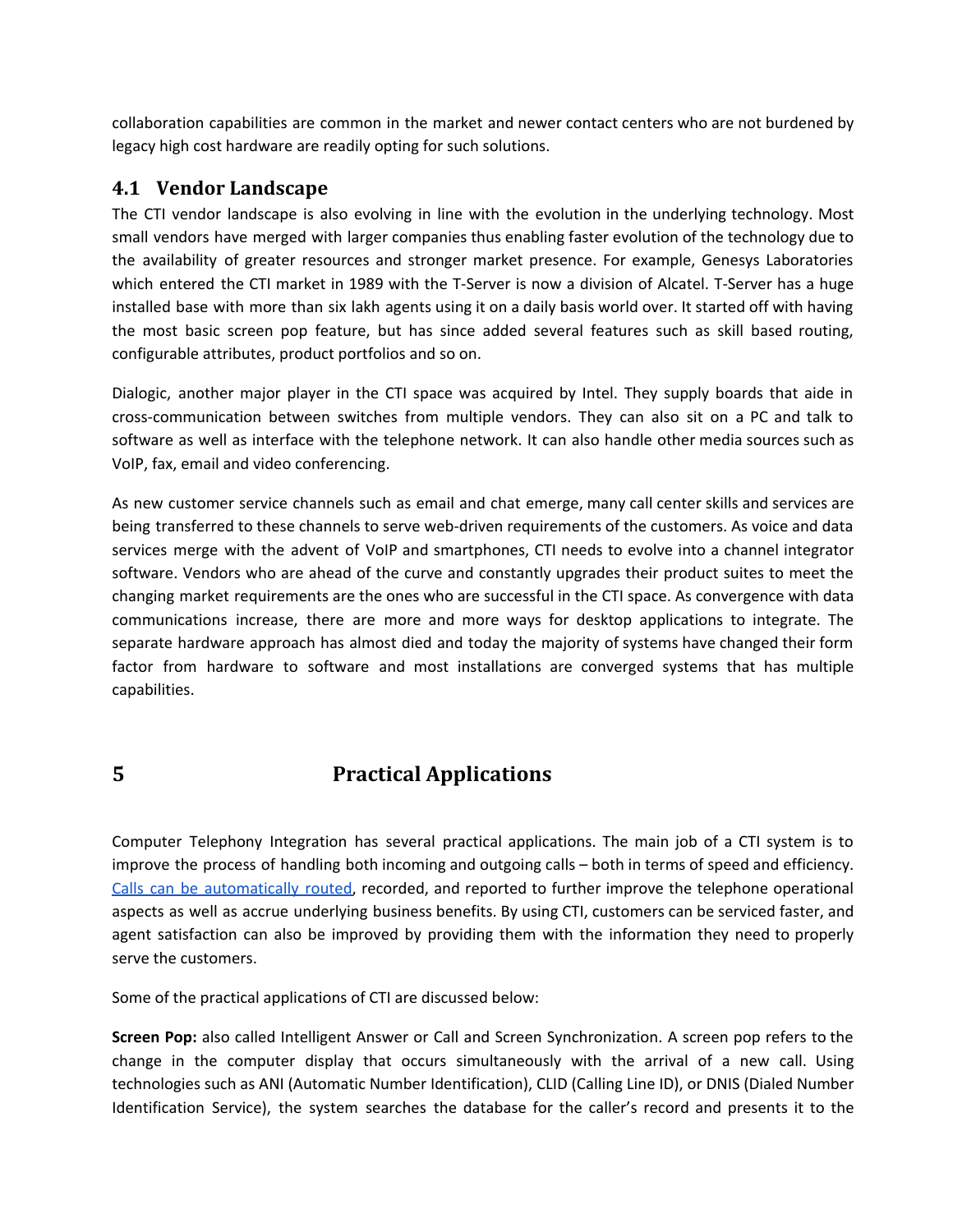computer display. The specific information about the caller will vary, depending upon the kind of information maintained by the company (e.g. Name, address, priority level, previous purchases etc.)

**Contact Management:** Many popular contact managers are TAPI enabled, meaning that dialing directly from the contact record is possible, as are screen pops of the appropriate record based on incoming CLID.

**Screen-based Telephony:** also called Softphone. Screen based telephony is the process of using the PC keyboard and mouse to answer, transfer, conference and manage telephone calls.

**Auto Dialers:** Electronic device or software that [automatically](https://www.specialtyansweringservice.net/library-books/compare-autodialer-software-providers/) dials telephone numbers. Once the call has been answered, the auto dialer either plays a recorded message or connects the call to a live person.

**Simultaneous voice-data (SVD)** is one of the most widely used CTI applications. Sharing computer screens, Windows applications, and whiteboards while conducting a voice conversation has revolutionized CTI applications. SVD applications range from technical support and sales presentations to video conferencing.

Another common usage of CTI is in Interactive voice response (IVR) systems. IVR gives callers specific information based on the unique information the callers enter (usually via touch-tone dialing). A common application is banking by phone. Callers enter unique information (a personal identification number [PIN]), and retrieve specific information, such as a checking account balance. Information is returned to the customer by way of a text-to-speech application. The key to IVR is accessing unique data specific to the caller. A client/server relationship is established between the telephone caller and the customer database.

#### <span id="page-7-0"></span>**5.1 Key Benefits**

Organizations today face a fast evolving environment fraught with many challenges. As customers have more and more choices when it comes to purchase of goods and services, it is imperative that there is adequate focus on customer service in order to retain existing customers as well as acquire new ones. A highly efficient contact center is an essential part of the customer service strategy of most organizations. However, for a contact center to be a world class, it is necessary to have cost effective operations and a challenging economic environment makes it difficult to control costs such as agent remunerations. It is here that technologies such as CTI play a crucial part, by offering the twin benefits of efficiency and cost effectiveness. The effective use of technology investments by integrating the various stand alone pieces of hardware and software is an important element of achieving maximum benefits from technology without affecting customer service.

Today, the pace of technological changes are so rapid and wide-spread and that small and medium enterprises (SMEs) often without in-house technical skills and experience not to mention large technological budgets are left wondering how to get the maximum benefits from the limited budgets that they have. The prospect of establishing an entire contact center architecture in-house can be daunting for such businesses. However, third party contact centers offer all the advantages of technology at a fraction of the cost required to set up the entire network in-house. This helps SMEs to focus on their core competencies while customer service gets handled by professionals trained for it. However, choosing the right contact center partner is important as partnering with the wrong vendor can prove to be an expensive mistake not just financially but also for the reputation. An important element while evaluating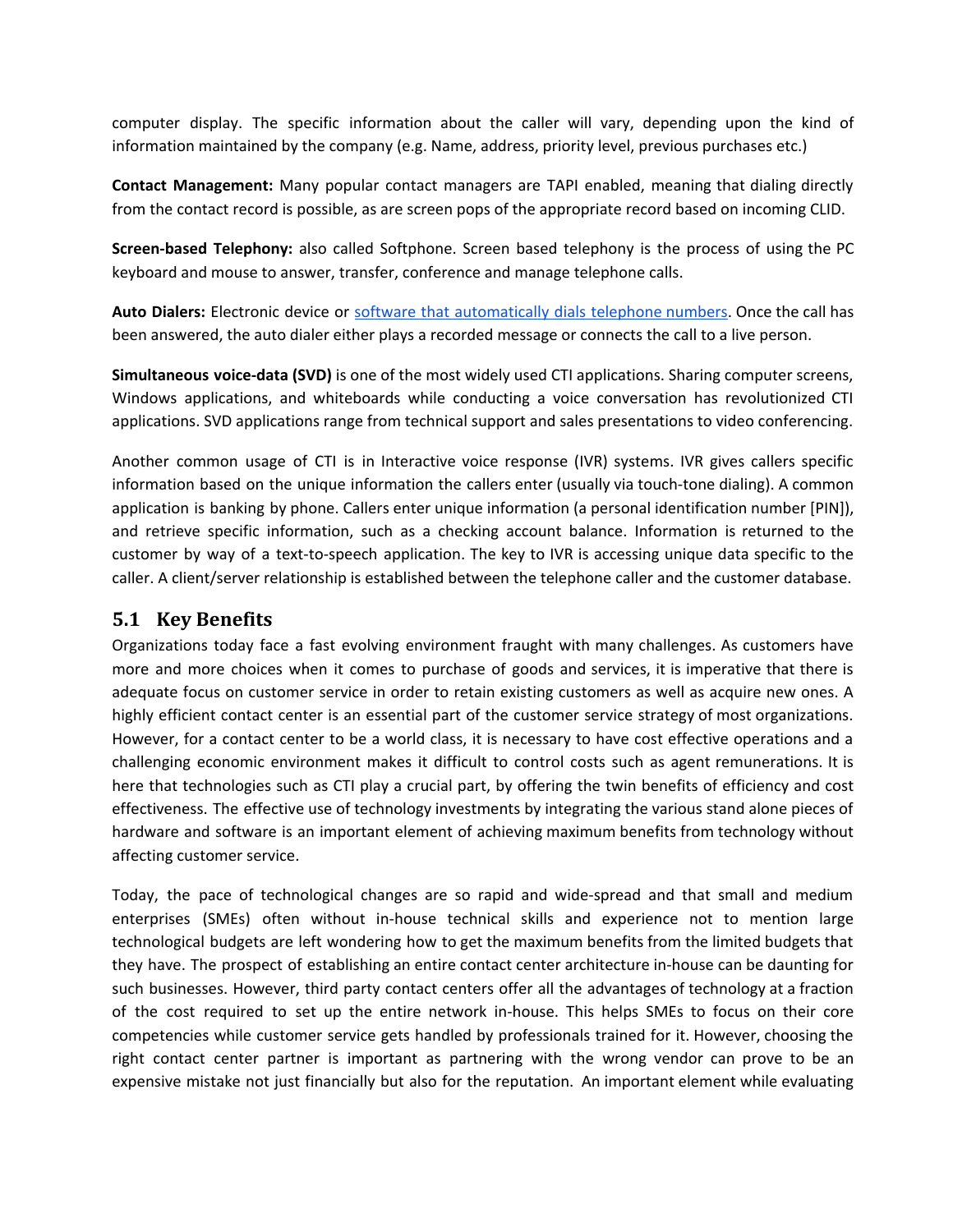a potential contact center vendor is the level to which they have invested in technologies such as CTI to enhance caller experience.

One of the key aspects to keep in mind while selecting a CTI system is the ease of use and integration capabilities. Unless it is easy to integrate with existing hardware and software applications, agents may not derive full benefits from the system. It should integrate with call routing software, CRM database and even call management software in the contact center. If the contact center offers both inbound and outbound call services, the CTI system should be able to integrate with both sets of applications and offer features such as automatic dialers.

Use of CTI based applications offer the following benefits to contact centers. The business benefits of CTI can be broadly classified as cost reduction, productivity enhancement and better customer service.

- Calls are dealt with more efficiently, leading to increased customer satisfaction.
- Agents can address callers by name and have all their details in front of them before the call is connected, thus increasing customer service levels.
- Shorter call lengths due to lesser time spent gathering customer information during the call leading to cost savings and enhanced agent productivity. CTI allows for the integration of call logs (i.e., call history, call recording, call transcripts, call metrics) and other relevant caller data (i.e., personal information, support tickets, cases, events, chat transcripts, emails, purchase history, order fulfillment statuses, billing, reservations, etc.) from integrated business tools in one combined screen. This also helps the agent to offer more personalized service to the caller as the caller's history is readily available with the agent. By opening the applications on the right screen, agents can enter information about the call right away, without losing time searching for the correct screen to input data to.
- Dialling, answering, transferring and placing calls on hold can all be managed on-screen for increased productivity. If a call is transferred to another agent all the caller details are shared with the next agent who is handling the call. For outbound calls, agents can dial directly using a softphone from the PC application, thus speeding up the connection and avoiding mis-dials.
- Databases created for other purposes can be used as directories, allowing agents to dial numbers and send instant messages directly from their PC.
- CTI helps to authenticate the caller by comparing the phone number they called from to information in the company's database and integrated business tools. This saves a significant amount of time and eliminates one of the biggest pet peeves of customers today - having to repeat their personal information and account information over and over again so the agent can pull up their account.

## <span id="page-8-0"></span>**6 Conclusion**

In short the future of CTI in enterprise is set to explode with time as stronger technologies with additional functionalities evolve. CTI will also be seen as a means to facilitate customer service along with CRM and other applications rather than as a stand-alone technology. CTI implementations currently in place will get